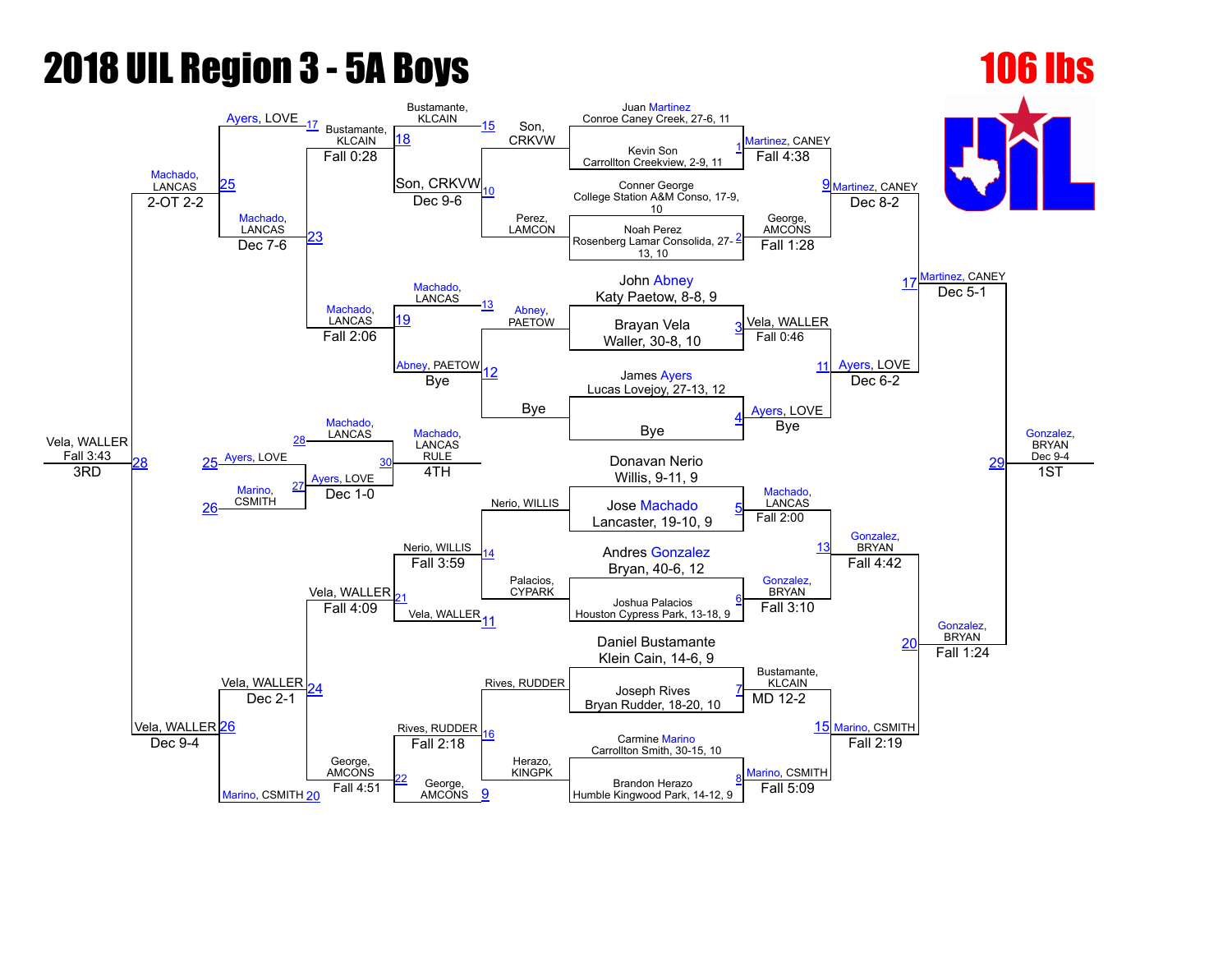# **2018 UIL Region 3 - 5A Boys 113 lbs**

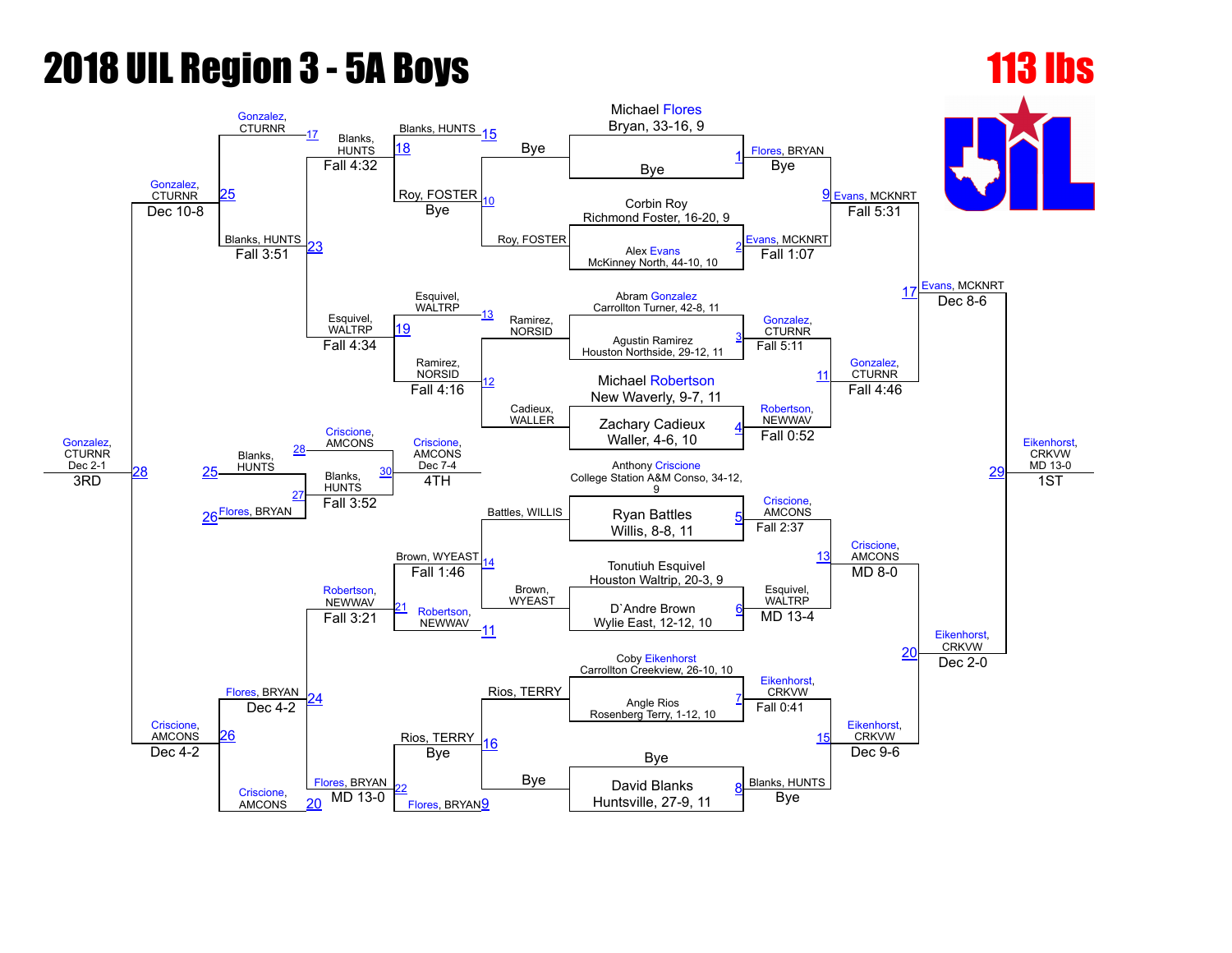### 2018 UIL Region 3 5A Boys 120 lbs

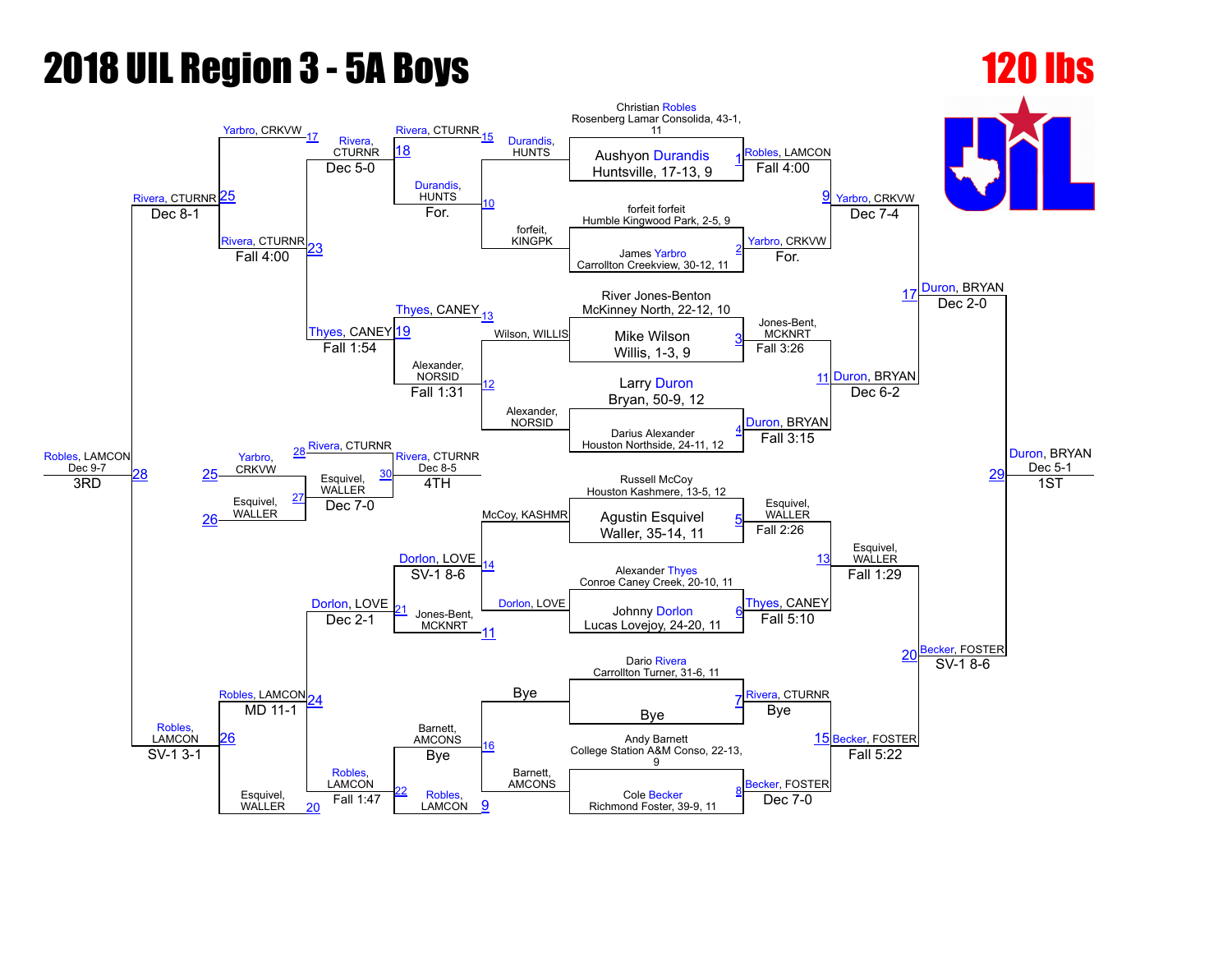# **2018 UIL Region 3 - 5A Boys 126 lbs**

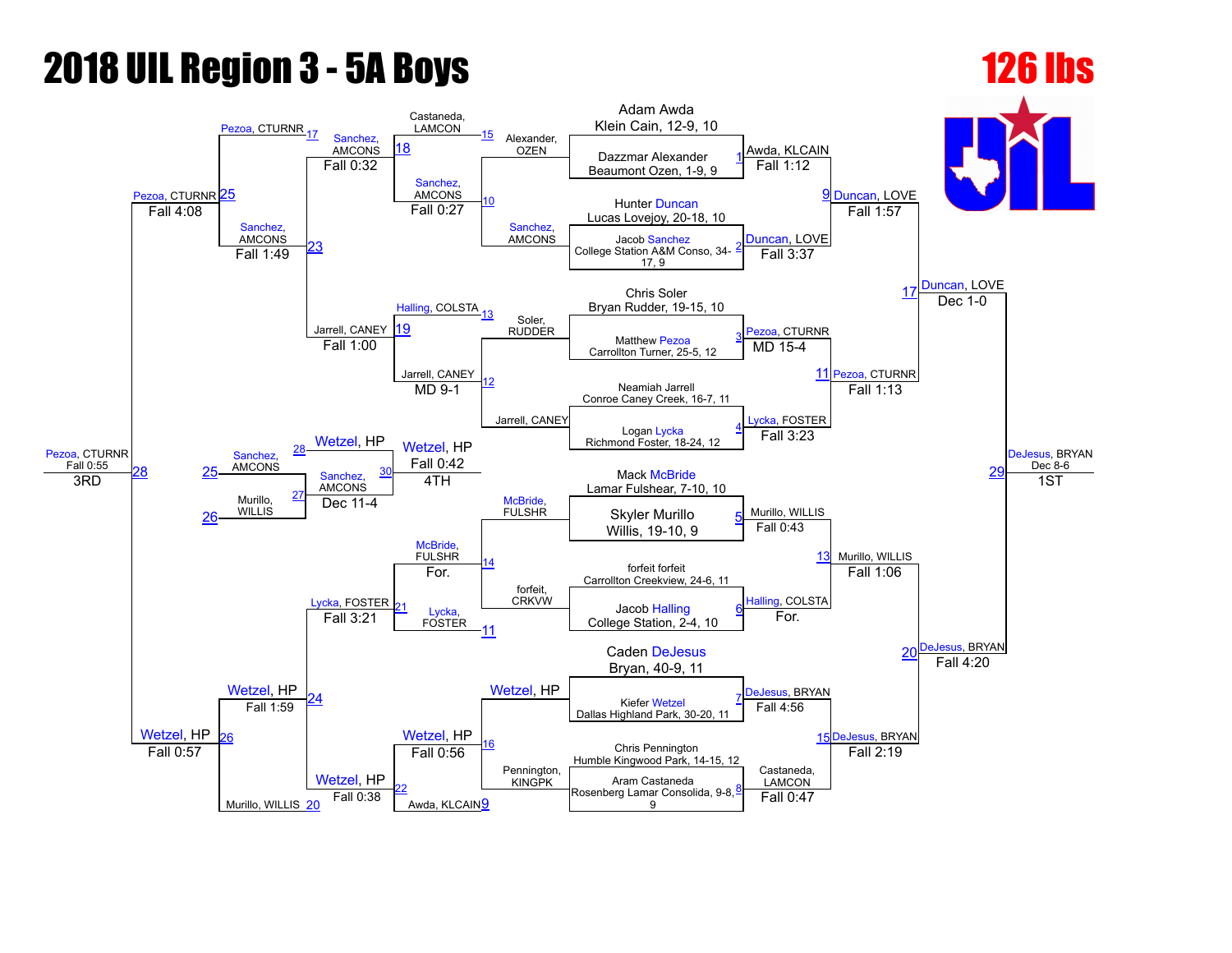# **2018 UIL Region 3 - 5A Boys 132 lbs**

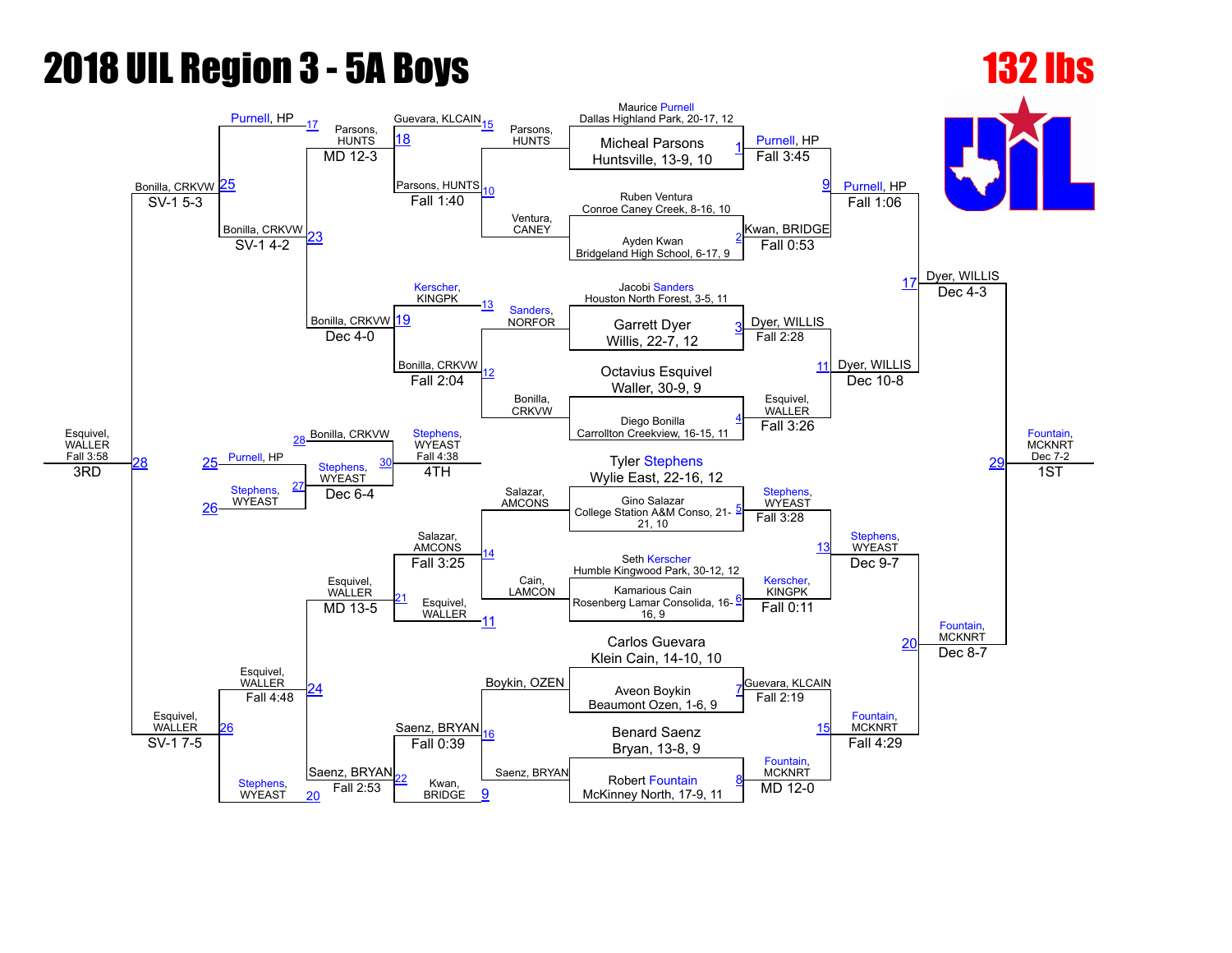### **2018 UIL Region 3 - 5A Boys 138 lbs**

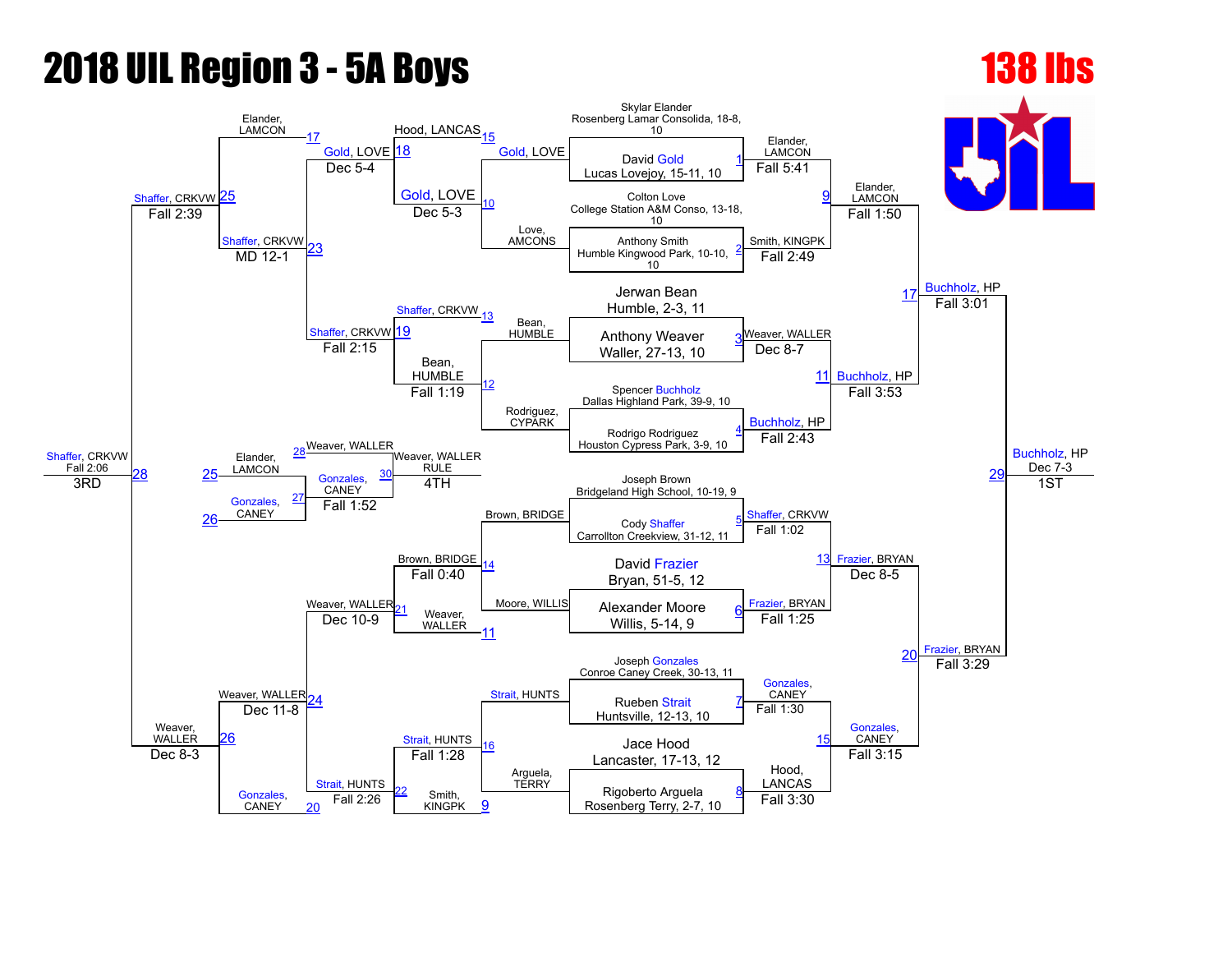### **2018 UIL Region 3 - 5A Boys 145 lbs**

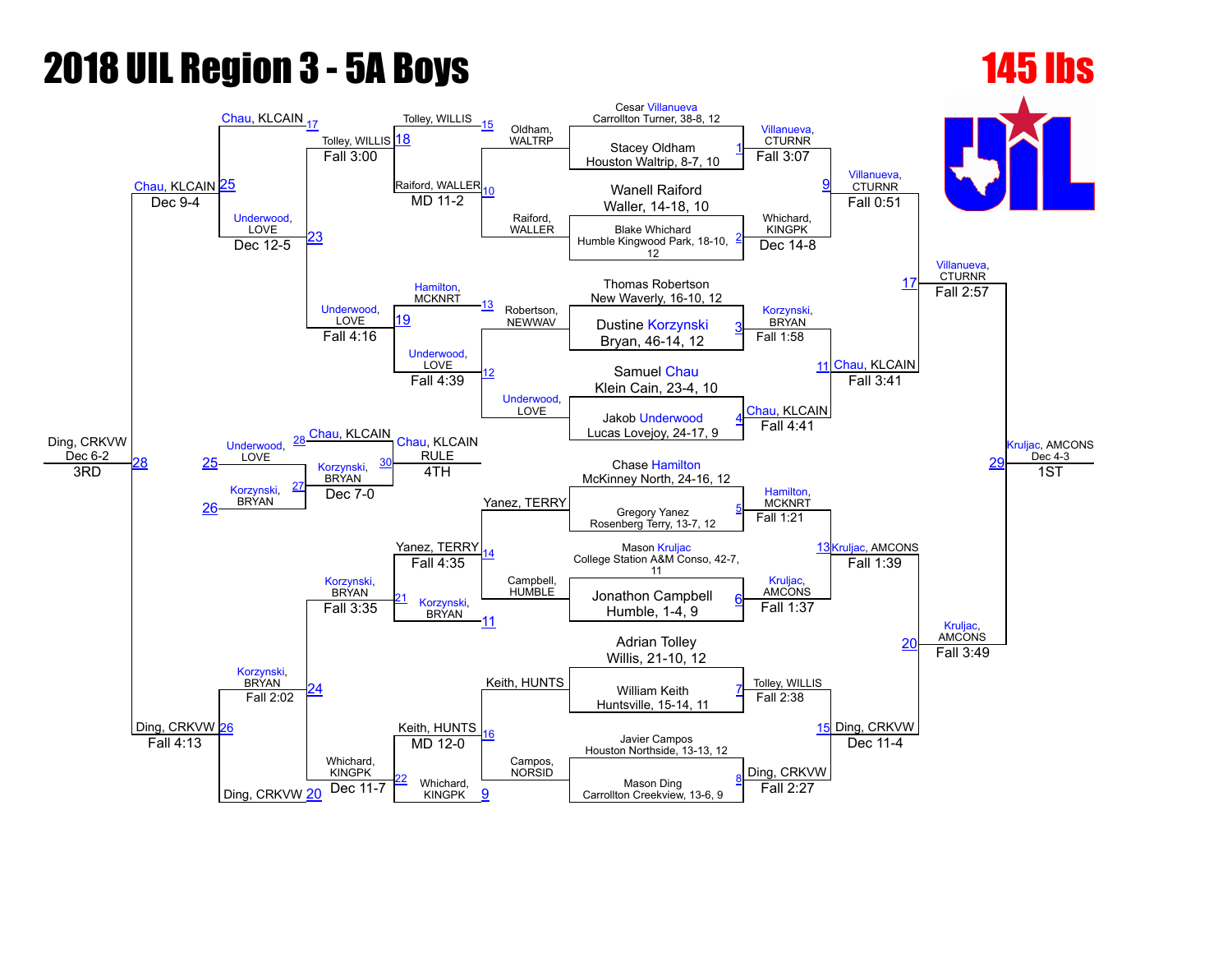# **2018 UIL Region 3 - 5A Boys 152 lbs**

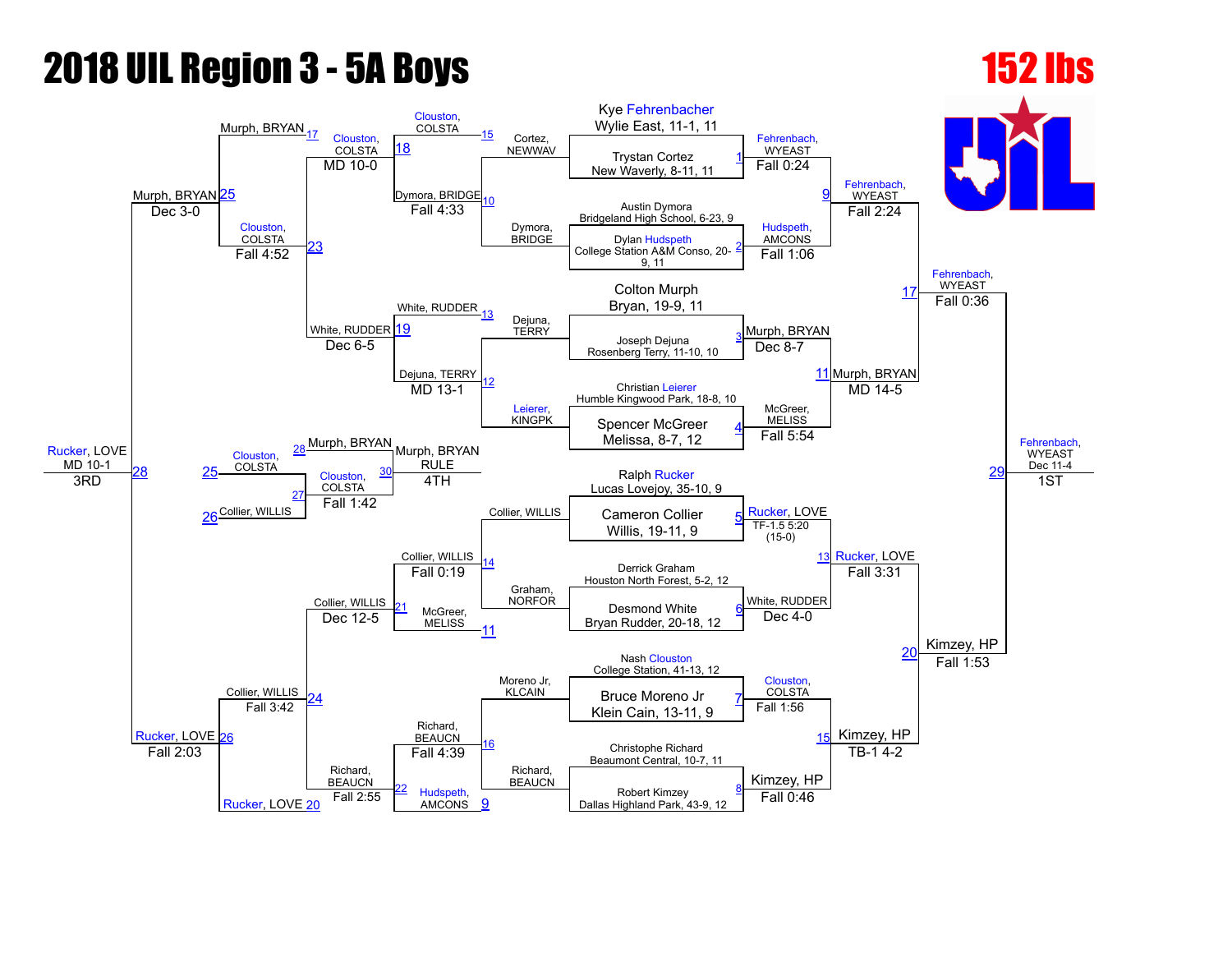# **2018 UIL Region 3 - 5A Boys 160 lbs**

### Donahue, HUNTS Dec 6-3 Donahue, **HUNTS** [Sanchez](javascript:viewProfile(36206076)),<br>WYEAST [17](javascript:openBoutSheet(17,) Donahue, **HUNTS** Donahue, **HUNTS** [15](javascript:openBoutSheet(15,) Esparza, **MILBY** Kairo [Turrubiartes](javascript:viewProfile(177223132)) Bryan, 50-8, 10 [Turrubiart](javascript:viewProfile(177223132)), BRYAN [Turrubiart,](javascript:viewProfile(177223132)) **BRYAN** [Turrubiart](javascript:viewProfile(177223132)), BRYAN **Woodley CRKVW** Fall 3:21 [25](javascript:openBoutSheet(25,) [18](javascript:openBoutSheet(18,) Jose Esparza Houston Milby, 8-4, 12 [1](javascript:openBoutSheet(1,) Fall 3:45 Esparza, MILBY [10](javascript:openBoutSheet(10,) Patten, **MCKNRT** TF-1.5 5:44 (18-3) Rodney Patten  $S$ V-1 3-1  $\overline{S}$  North, 11-20, 11  $\overline{S}$ Donahue, **HUNTS** [23](javascript:openBoutSheet(23,) Fall 0:55 [Offutt,](javascript:viewProfile(281585132)) NEWWAV Fall 4:43 Mark [Offutt](javascript:viewProfile(281585132)) New Waverly, 17-9, 12 [2](javascript:openBoutSheet(2,) Inj. 0:00 [Small,](javascript:viewProfile(2092478009)) CYPARK Fall 2:16 Christian [Campbell](javascript:viewProfile(62092009)) [17](javascript:openBoutSheet(17,) Humble, 4-3, 12 nall, CYPARK 19 [13](javascript:openBoutSheet(13,) [Campbell](javascript:viewProfile(62092009)), **HUMBLE** [Sanchez](javascript:viewProfile(36206076)), **WYEAST** Dec  $8-2$ nall, CYPARK [19](javascript:openBoutSheet(19,)<br>MD 11-[3](javascript:openBoutSheet(3,) **MD 11-3** MUMBLE Jose [Sanchez](javascript:viewProfile(36206076)) 3<br>Modio Fast 22-12 11 Wylie East, 22-12, 11 **[Campbell](javascript:viewProfile(62092009)) HUMBLE** [12](javascript:openBoutSheet(12,) Dowell, WALLER Dec  $4-2$  $1<sup>1</sup>$ [Sanchez](javascript:viewProfile(36206076)), **WYEAST** Frederick [Whitaker](javascript:viewProfile(283129132)) Houston North Forest, 7-2, 12 [Sandquist,](javascript:viewProfile(549196096)) KINGPK Dec 7-1 [Whitaker,](javascript:viewProfile(283129132)) NORFOR SV-1 6-4 [29](javascript:openBoutSheet(29,) Logan Dowell Waller, 11-16, 12 [4](javascript:openBoutSheet(4,) [Sanchez](javascript:viewProfile(36206076)),<br>WYEAST [28](javascript:openBoutSheet(28,) [Sandquist,](javascript:viewProfile(549196096)) KINGPK Fall 1:43 Hetland, AMCONS Fall 4:55  $\frac{28}{25}$  $\frac{28}{25}$  $\frac{28}{25}$  $\frac{28}{25}$  $\frac{28}{25}$  [Sanchez](javascript:viewProfile(36206076)), [30](javascript:openBoutSheet(30,) Jona Hetland College Station A&M Conso, 24-20, 11 3RD [26](javascript:openBoutSheet(26,) King, WILLIS [27](javascript:openBoutSheet(27,) 4TH [Small](javascript:viewProfile(2092478009)), CYPARK [Woodley](javascript:viewProfile(1086741096)), **CRKVW** 1ST Dec 10-6 Sergio [Small](javascript:viewProfile(2092478009)) Houston Cypress Park, 28-13, 10 [5](javascript:openBoutSheet(5,) King, WILLIS King, WILLIS King, WILLIS Fall 4:56 [13](javascript:openBoutSheet(13,) [Sandquist](javascript:viewProfile(549196096)), KINGPK King, WILLIS Rishard [Woodley](javascript:viewProfile(1086741096)) Carrollton Creekview, 35-3, 12 Fall 0:31 [Woodley,](javascript:viewProfile(1086741096)) **CRKVW** Fall 1:45 [Woodley](javascript:viewProfile(1086741096)), CRKVW [Whitaker,](javascript:viewProfile(283129132)) NORFOR Joshua King ni<u>y, willis 21</u> Whitaker, Carlis, Willis, 15-15, 10 [6](javascript:openBoutSheet(6,)<br>Dec 11-8 NORFOR 44 Willis, 15-15, 10 [11](javascript:openBoutSheet(11,) Fall 4:00  $\overline{20}$  $\overline{20}$  $\overline{20}$ Ruiz, TERRY Nate [Sandquist](javascript:viewProfile(549196096)) Humble Kingwood Park, 35-11, 12 [24](javascript:openBoutSheet(24,) [McCarter](javascript:viewProfile(16596107)), HP [Sandquist](javascript:viewProfile(549196096)), KINGPK Fall 4:29 Cade [McCarter](javascript:viewProfile(16596107)) Dallas Highland Park, 12-28, 10 [7](javascript:openBoutSheet(7,) [26](javascript:openBoutSheet(26,) Dec 17-12 [16](javascript:openBoutSheet(16,) Ruiz, TERRY Fall 0:55 [15](javascript:openBoutSheet(15,) [Sandquist,](javascript:viewProfile(549196096)) KINGPK Dylan Ruiz Rosenberg Terry, 12-8, 11 Fall 4:12 [Sandquist](javascript:viewProfile(549196096)), KINGPK Ruiz, TERRY Fall 2:57 Donahue, HUNTS Dec 13-6 [Offutt,](javascript:viewProfile(281585132)) **NEWWAV** Nicholas Donahue  $\frac{20}{20}$  $\frac{20}{20}$  $\frac{20}{20}$  Dec 8-3 Newway [9](javascript:openBoutSheet(9,) Huntsville, 25-8, 12 Dec 8-2 <u>[8](javascript:openBoutSheet(8,)</u>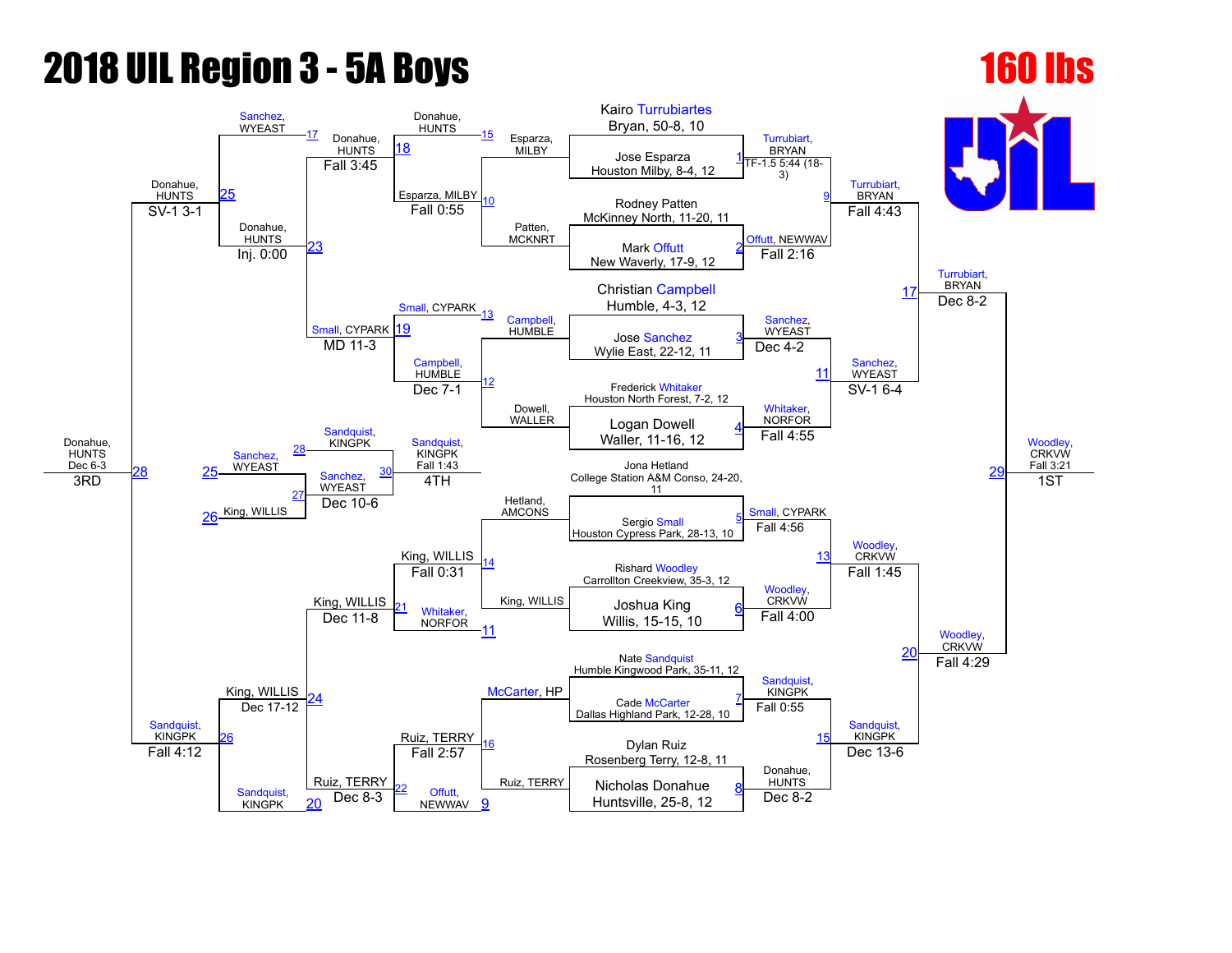# 2018 UIL Region 3 5A Boys 170 lbs

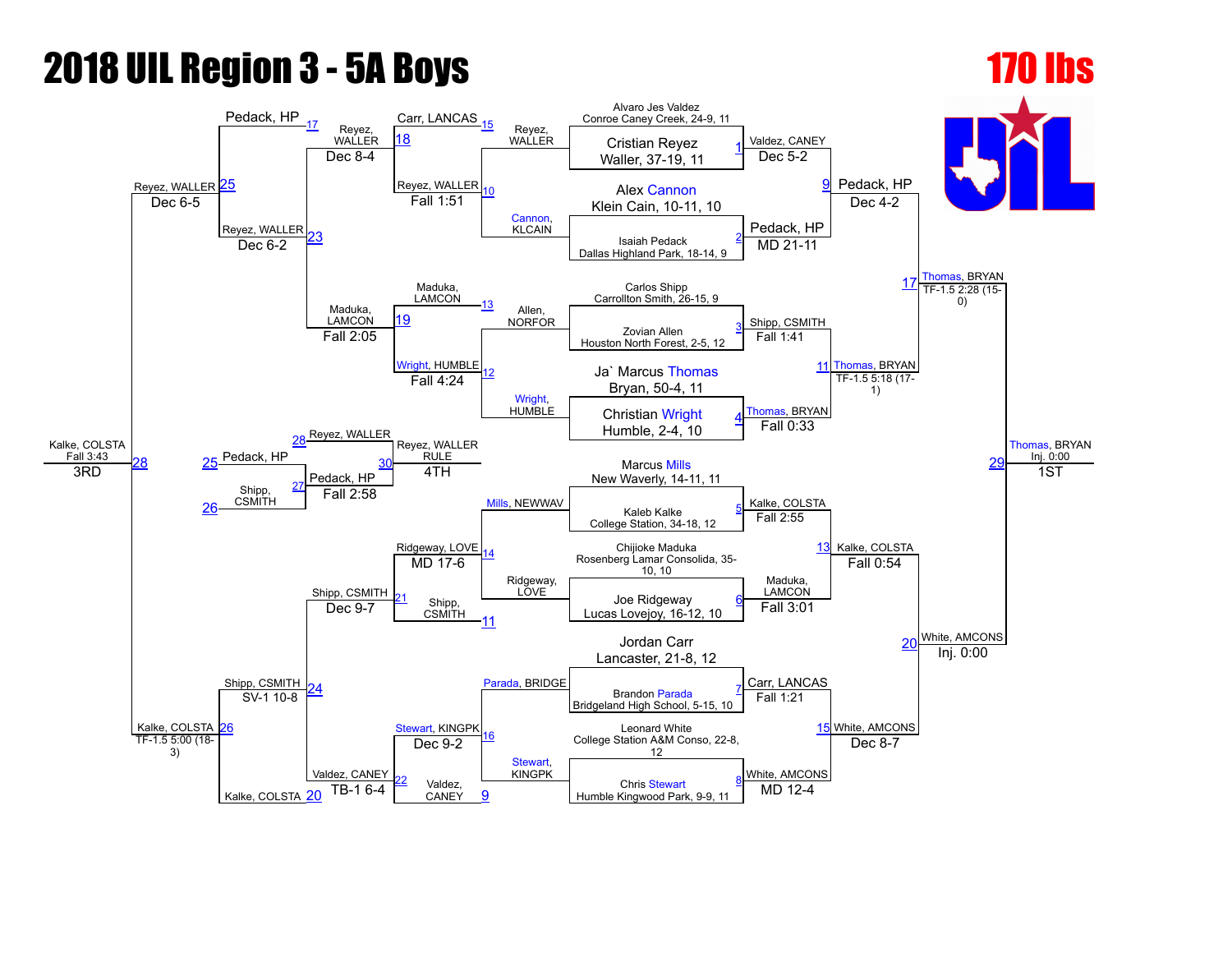### **2018 UIL Region 3 - 5A Boys 182 lbs**

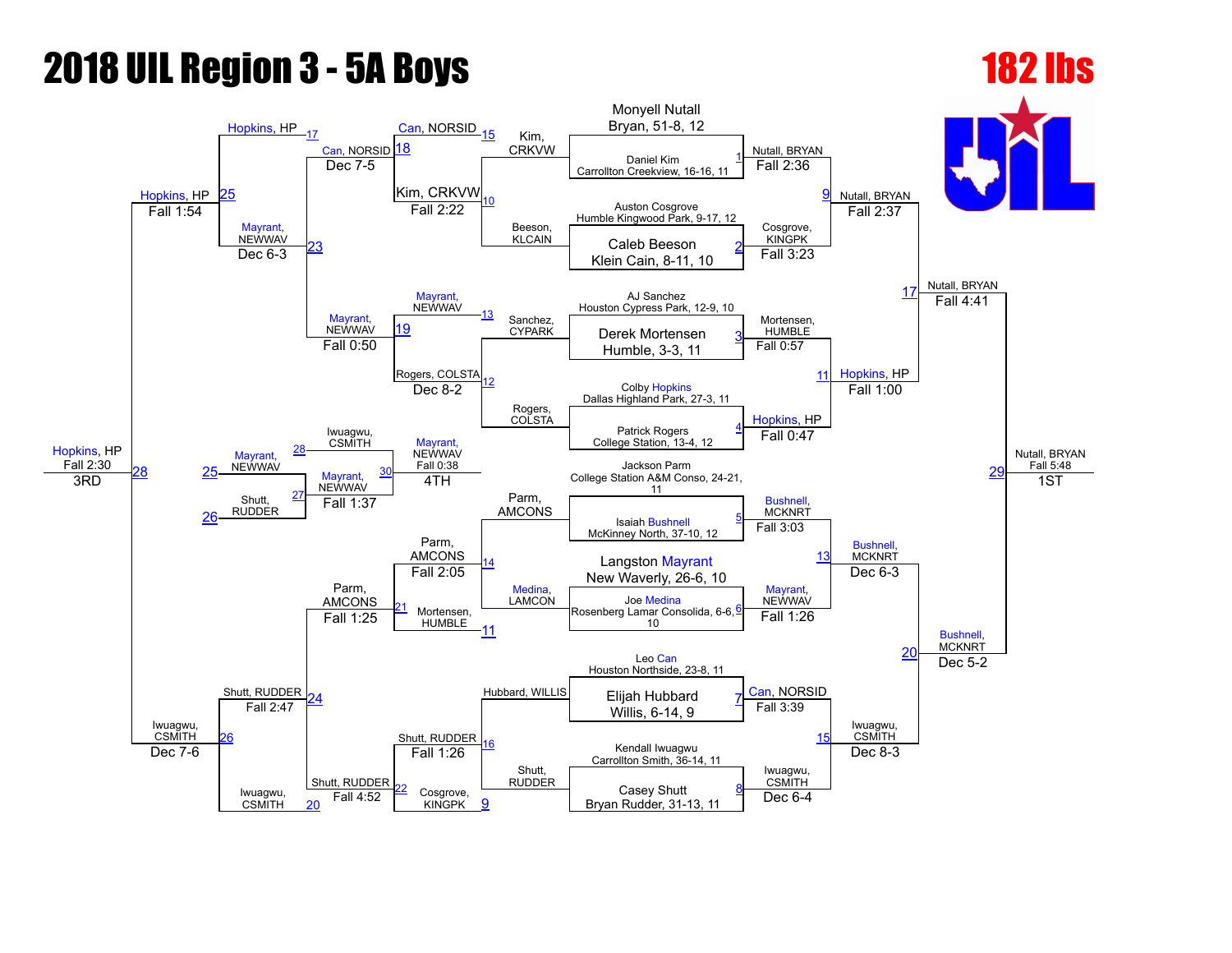# **2018 UIL Region 3 - 5A Boys 195 lbs**

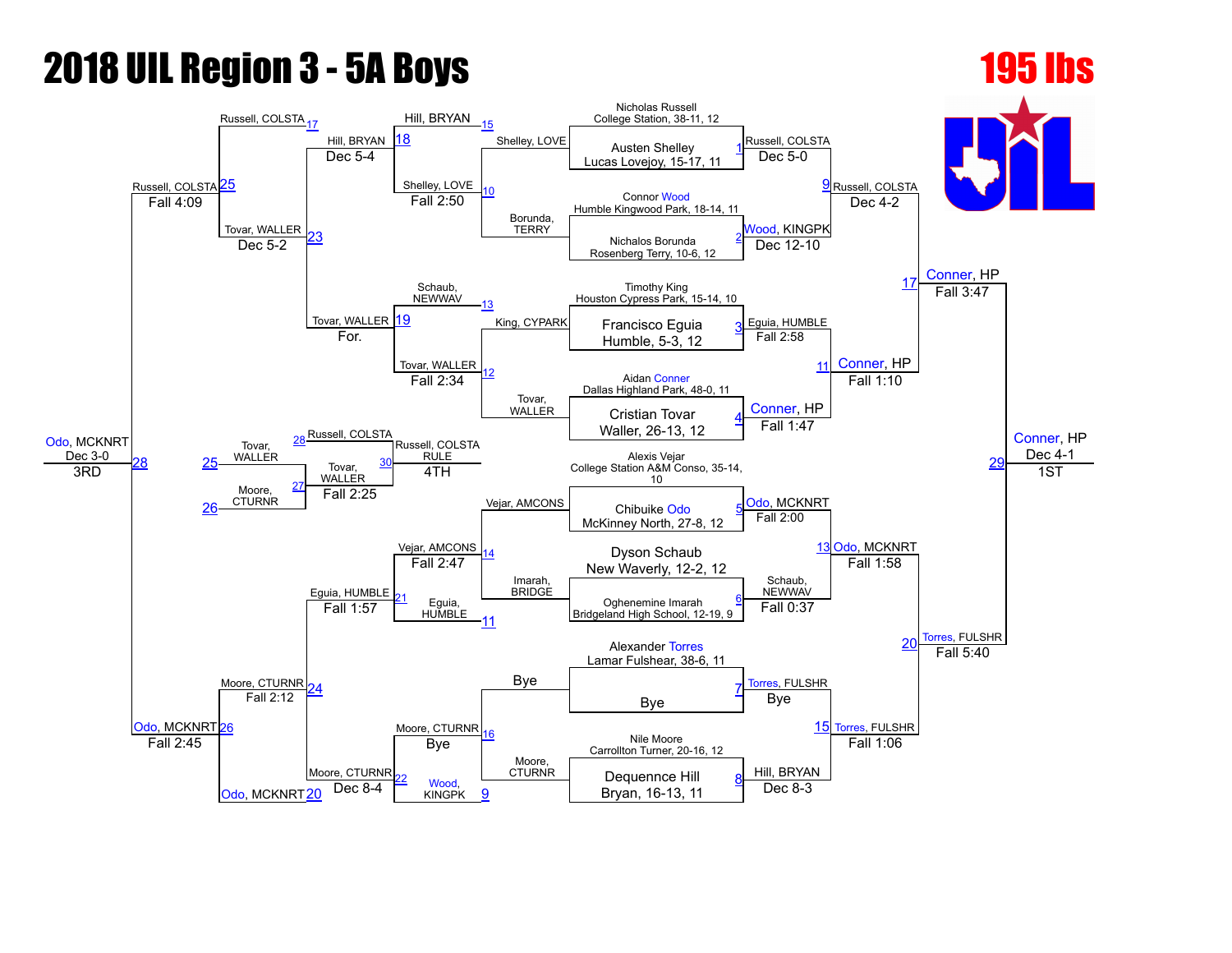### 2018 UIL Region 3 5A Boys 220 lbs